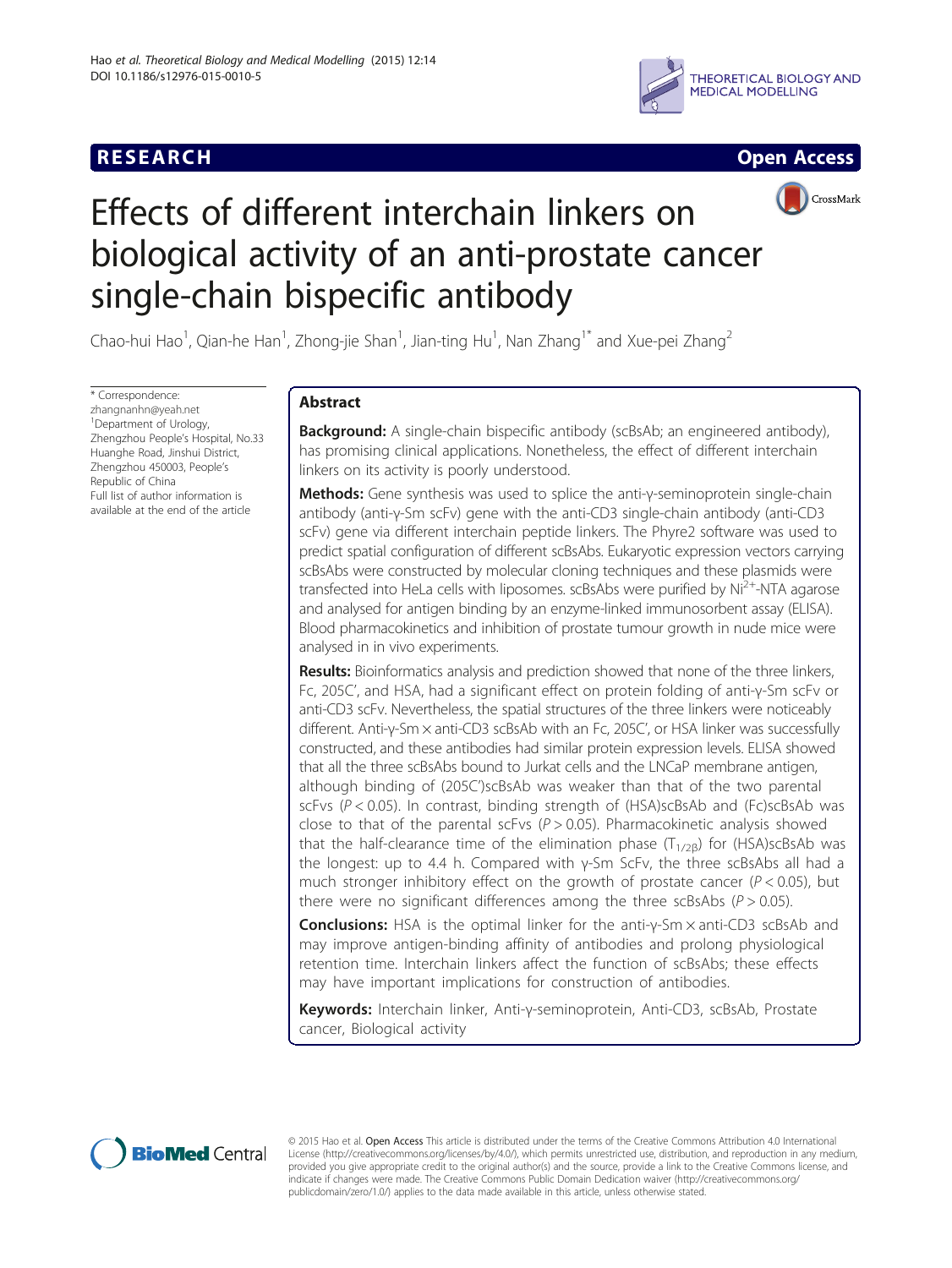#### Background

Prostate cancer, with such features as a long incubation period and high incidence, ranks the second among male malignant tumours in terms of incidence [\[1](#page-8-0)]. The conventional treatments for prostate cancer include surgery, corticosteroids, radiotherapy or chemotherapy. With the deepening of anti-tumor immune mechanism research and the discovery of a variety of tumor-associated surface antigen, the clinical trials for prostate cancer immunotherapy have been widely carried out. Currently, cytokines are the most involved in prostate cancer immunotherapy such as interleukin-2 (IL-2) and granulocyte macrophage colony-stimulating factor (GM-CSF) [\[2\]](#page-9-0). Cytokines can be applied as immunoadjuvants, recombinant proteins independently or combines with different tumor-associated antigens (TAA) to prompt the specific anti-tumor immune response. Besides, pre-clinical trials have demonstrated that the vaccine based on prostate specific antigen (PSA) can stimulate humoral and cellular immunity [[3\]](#page-9-0). γ-Seminoprotein(γ-Sm) is the specific antigen secreted by a prostate tumour and is located in prostate cancer cells and their metastases. It is the specific biomarker of prostate cancer and is used for diagnosis and treatment of this disease [\[4](#page-9-0), [5](#page-9-0)].

Targeting of a tumour-related antigen is the starting point of tumour immunotherapy. Researchers try multiple methods to modify antibody molecules to enhance their function [\[6](#page-9-0), [7](#page-9-0)]. It is now a hot topic in this field of research to link a single-chain antibody with other effector molecules to construct fusion proteins with anti-tumour properties. Accordingly, a bispecific antibody (BsAb) is one of directions in this field aimed at improvement of tumour immunotherapy via engineering of antibodies [\[8\]](#page-9-0). A BsAb contains two kinds of specific antigen binding sites that can build a bridge between tumour cells and immune effector cells and thereby to trigger a cytotoxic reaction and launch targeted killing of the tumour cells [[9](#page-9-0)]. Mashall et al. [\[10](#page-9-0)] designed and constructed a fusion protein of anti-ErbB2 scFv and CD28; this fusion protein could be used for targeting of breast cancer cells positive for ErbB2 expression, providing a stimulatory signal for activation of T cells Report of Vaishampayan et al. [\[11](#page-9-0)] provided a strong rationale for developing phase II trials to determine whether ATC armed with Her2Bi (aATC) are effective for treating castrate resistant prostate cancer.

A single-chain bispecific antibody (scBsAb) is expressed as a single-chain bispecific molecule because researchers linked the genes of different single-chain antibody fragments through a peptide linker at the genetic level [[12\]](#page-9-0). Due to the covalent bond between different antibody fragments, a scBsAb is rather stable and easy to overexpress in various expression vector systems. Currently, there are several amino acid sequences available as linkers for construction of scBsAbs. Mallender et al. [\[13\]](#page-9-0) designed the linker CBH124 amino acid residues long. Gruber et al. [[14](#page-9-0)] used 205C' (25 amino acid residues) to construct an anti-T-cell receptor × anti-fluorescence scBsAb. Such interchain linkers may help each component of a scBsAb to fold correctly and preserve the binding affinity for the corresponding antigens.

Extensive research into the effects of interchain linkers on biological activity of scBsAbs may facilitate identification of an optimal linker and construction of a scBsAb. In the present study, we designed and constructedanti-γ-Sm × anti-CD3 scBsAbs with different interchain linkers. We examined the effects of different linkers on antibody expression, antigen binding, and metabolic characteristics in vivo as well as the inhibitory action on prostate cancer.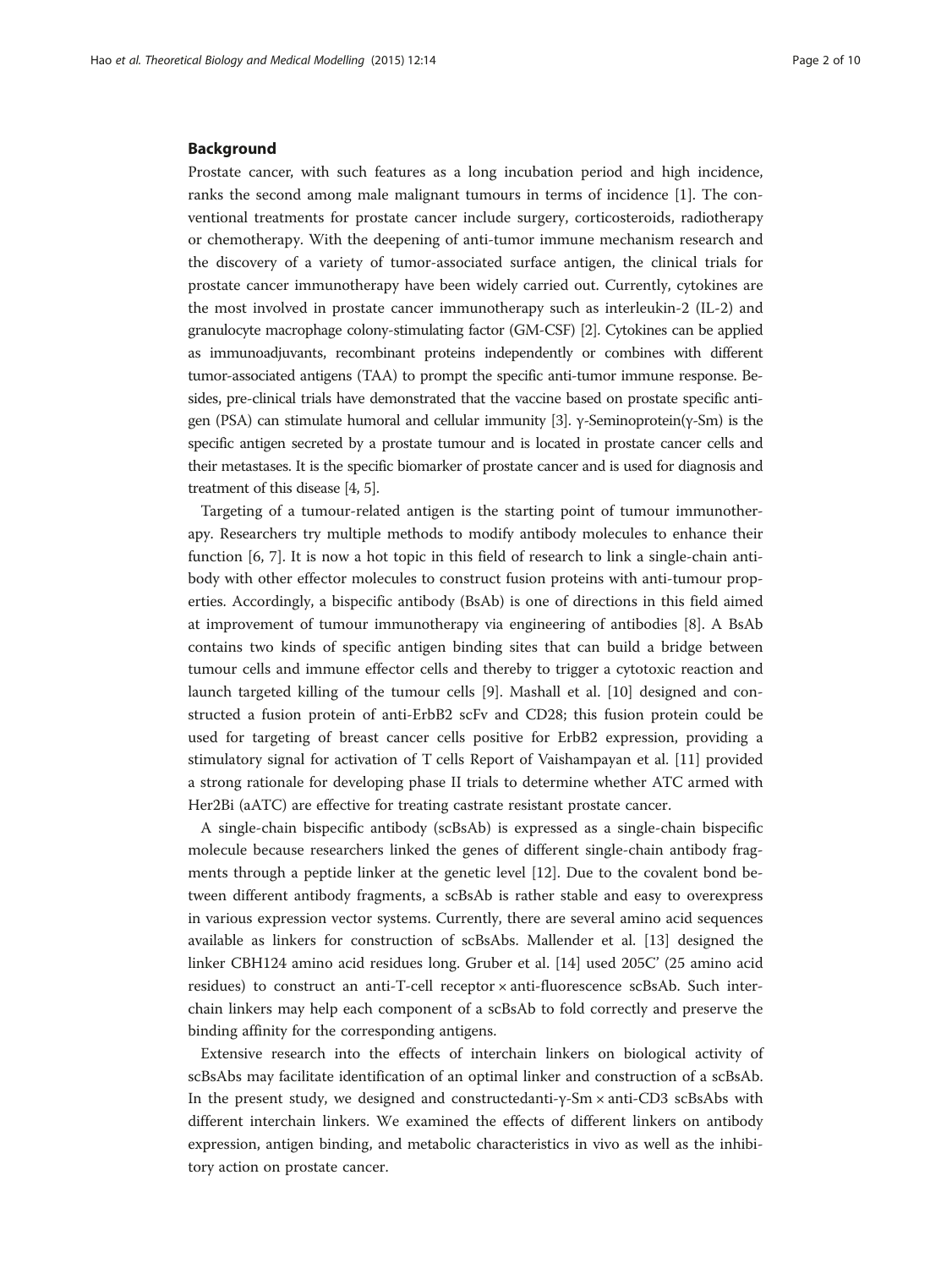#### Results

#### Analysis of three-dimensional conformation of scBsAbs

Results of prediction by the Phyre2 online software (Fig. 1) showed that scBsAbs connected by Fc, 205C', or HSA could fold correctly to form complete proteins, and the respective three-dimensional structures of anti-γ-Sm scFv and anti-CD3scFv were not seriously affected. Nevertheless, there were differences in the structures of the separated Fc, 205C', and HSA peptide fragments. Fc consists of two β-sheets and one α-helix; 205C' is composed of random coils; and HSA contains two  $α$ -helices. The differences in structure among the three linkers may underlie the differences in biological activities of the three resulting scBsAbs.

#### Construction and expression of scBsAbs

When an expression vector was digested by HindIII and EcoRI, the bands of γ-Sm scFv and anti-CD3 scFv could be seen as bands of 741 bp and 729 bp, respectively. The length of (Fc)scBsAb, (205C')scBsAb, and (HSA)scBsAb was ~1.6 kb (Fig. [2a\)](#page-3-0). SDS-PAGE analysis of the purified proteins showed that γ-Sm scFv and anti-CD3 scFv were ~26kD, whereas (Fc)scBsAb, (205C')scBsAb, and (HSA)scBsAb were ~57kD (Fig. [2b\)](#page-3-0). These results were consistent with the software predictions, indicating that the desired genes were inserted successfully into the expression vector pSectag2B and the corresponding proteins were successfully expressed and purified.

#### Antigen binding activity assay

Measurement of the antigen binding activity (Fig. [3\)](#page-3-0) showed that the antigen binding of each scBsAb was much stronger than that of a negative control (skim milk;  $P < 0.01$ ); this result indicated that the three kinds of scBsAb bind to Jurkat cells and to the LNCaP membrane antigen. The antigen binding activity of (205C')scBsAb was weaker than that

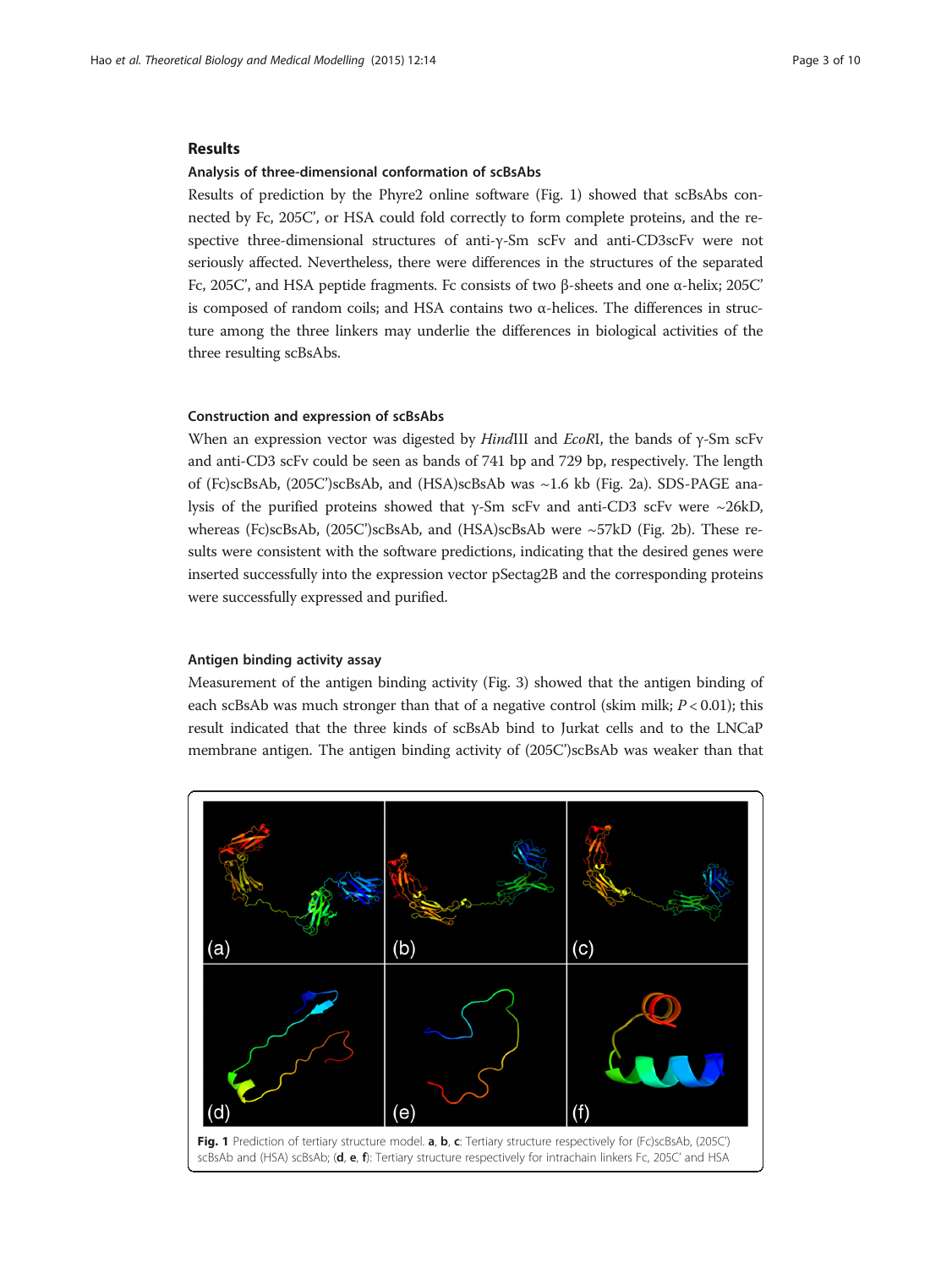<span id="page-3-0"></span>

of parental scFvs (P < 0.05), whereas (Fc)scBsAb and (HSA)scBsAb showed antigen binding similar to that of parental scFvs  $(P > 0.05)$ .

# Pharmacokinetic analysis

A two-compartment model was used for blood clearance curve fitting. The blood pharmacokinetics-fitting equation of each antibody was derived and half-clearance

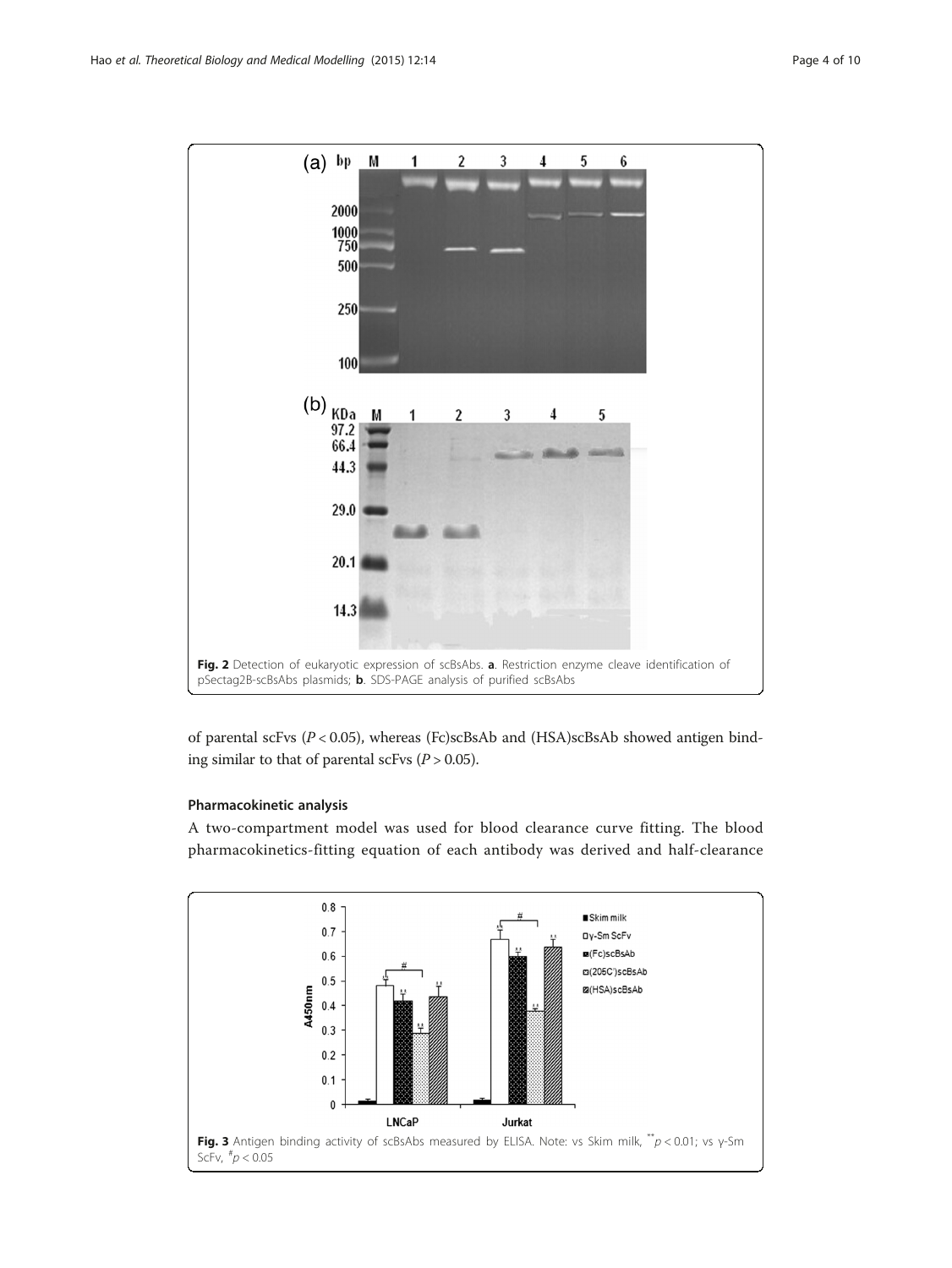time of the distribution and elimination phase ( $T_{1/2\alpha}$  and $T_{1/2\beta}$ ) was calculated. Results (Table 1) showed that the  $T_{1/2\alpha}$  values f the three scBsAbs were very similar (and small), indicating that they would spread rapidly within the mouse body. Nevertheless, the differences in T<sub>1/2β</sub>were quite obvious: T<sub>1/2β</sub> of (HSA)scBsAb was the longest, up to 4.4 h.

# Therapeutic effects of the scBsAbs

Five healthy nude mice that received an intravenous injection of each antibody and effector cells showed no obvious pathological changes, indicating that each antibody and each type of effector cells had no obvious adverse effects. Among the 50 nude mice that we used as a prostate cancer model, two died (one died of infection, and the other had an unclear cause of death). The remaining 48 mice were used in the treatment experiment and were subdivided into five groups: the (Fc)scBsAb group (ten mice), (205C')scBsAb group (ten mice), (HSA)scBsAb group (ten mice), γ-Sm ScFv group (ten mice), and the Control group (eight mice). The results showed that in comparison with the control group, the growth of the prostate tumour in the treatment group was significantly inhibited ( $P < 0.05$ ).In comparison with the  $\gamma$ -Sm ScFv group, the inhibitory effect on tumour growth in groups(Fc)scBsAb, (205C')scBsAb, and (HSA)scBsAb was much stronger (P < 0.05). There were no significant differences among groups (Fc)scBsAb, (205C')scBsAb, and (HSA)scBsAb  $(P > 0.05; Fig. 4)$  $(P > 0.05; Fig. 4)$  $(P > 0.05; Fig. 4)$ .

#### **Discussion**

Selection of a peptide linker during the design of a scBsAb is an important step. Some studies [\[15](#page-9-0), [16\]](#page-9-0) suggested that the linker should be long and flexible enough to ensure that the two half-molecules connected could have sufficient spatial freedom to perform their functions; on the other hand, the effect on stability of the fusion protein should also be considered. Besides, the size and affinity of an antibody can affect the blood pharmacokinetics. The increase of an antibody's molecular weight mayslow down its elimination within the body but will weaken tumour penetration [\[17](#page-9-0)].

Gustavsson [\[18](#page-9-0)] suggested that the length range of linkers for construction of scBsAbs should be 4–44 amino acid residues. Too short a linker may cause spatial steric hindrance within the recombinant molecule, affecting the folding of the protein domains. On the other hand, if the linker is too long, it may enhance undesirable immunogenicity of the antibody. The scFv intrachain linker that we utilised in the present study is a common one: (Gly4Ser)3. Interchain linker Fc is a fragment of human IgG1CH2 (amino acid positions 297–322), 26 amino acids long. HSA is 25 amino acids long and contains no cysteine but many polar amino acids (it comes from the human serum albumin domain D3).205C' is a 25-amino-acidpeptidefrom a study by Gruber et al. [[14](#page-9-0)]. We analysed the scBsAbs (that were constructed with different peptide

|  |  | <b>Table 1</b> Pharmacokinetic parameters of scBsAb with different interchain linker |
|--|--|--------------------------------------------------------------------------------------|
|--|--|--------------------------------------------------------------------------------------|

| scBsAb                          | Fitted equation                            | 1/2a  | 1/28  | Goodness of fit   |
|---------------------------------|--------------------------------------------|-------|-------|-------------------|
|                                 |                                            | (min) | (min) | (R <sup>2</sup> ) |
| $ ^{125} $ -(Fc) scBsAb         | $y = 8.67e^{-0.0041t} + 4.75e^{-0.005t}$   | 16.1  | 168.7 | 0.998             |
| <sup>125</sup> L-(205C') scBsAb | $y = 1.86e^{-0.0038t} + 4.75e^{-0.0061t}$  | 17.4  | 1195  | 0.995             |
| <sup>125</sup> I - (HSA) scBsAb | $y = 14.12e^{-0.0432t} + 2.89e^{-0.0035t}$ | 172   | 264.2 | 0.999             |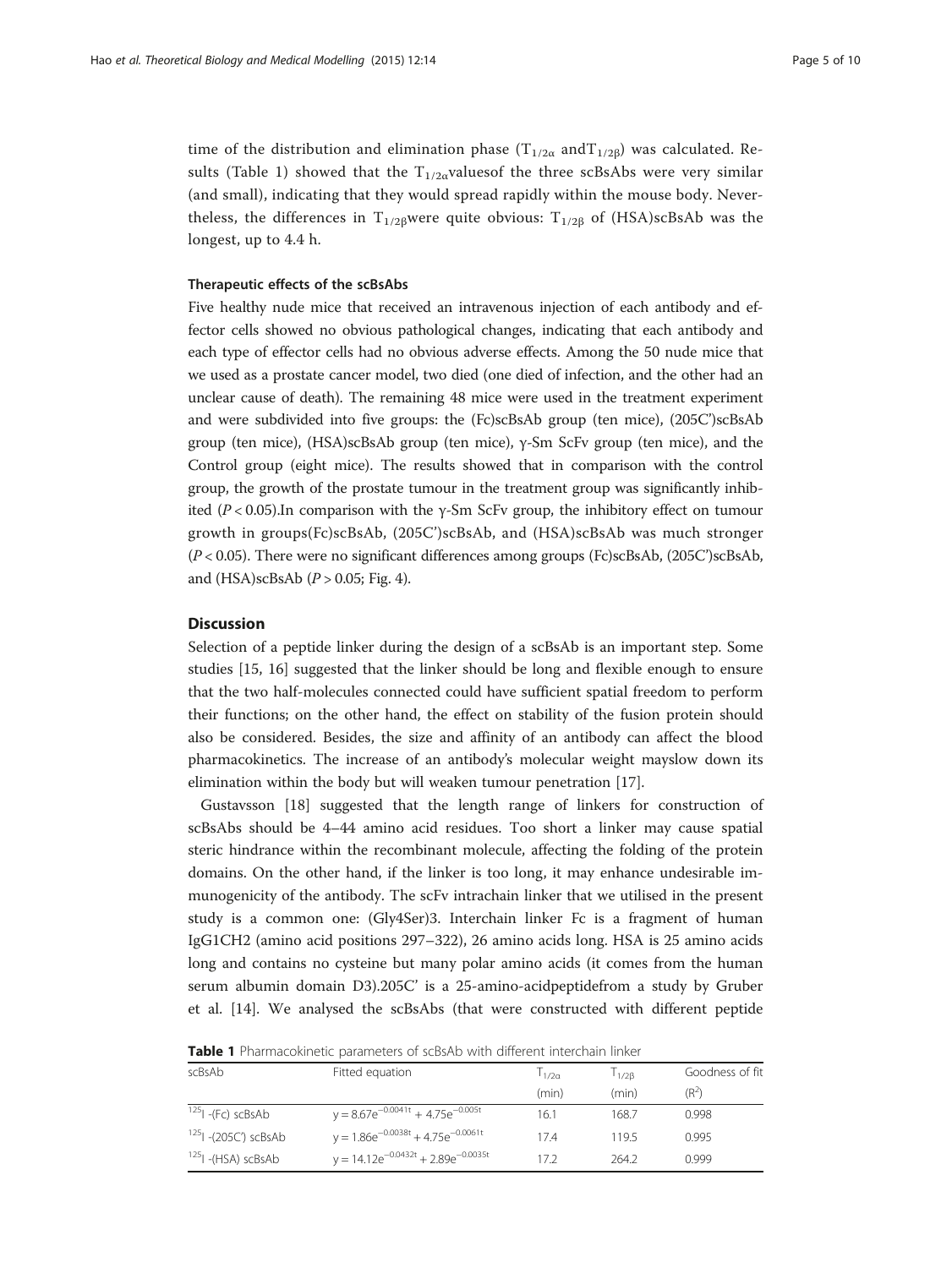<span id="page-5-0"></span>

linkers) using bioinformatic tools and the conformation was predicted. These data showed that the spatial conformations of the three scBsAbs exactly matched the native conformations of the parental antibodies. The prediction and simulation results may not necessarily reflect the real-life data [\[19\]](#page-9-0). Nevertheless, our recombinant BsAbs had a big molecular weight. Close attention should be paid to the type of expression system: prokaryotic or eukaryotic. Prediction of the three-dimensional structure of a protein can form the theoretical foundation for successful expression [\[20\]](#page-9-0). Accordingly, we measured the expression and binding activity of the scBsAbs. In addition, the scBsAbs were linked to a His and Myc tag, making the purification and identification of the fusion proteins more convenient. Our results indicated that the three scBsAbs all had a specific binding affinity for Jurkat cells and the LNCaP membrane antigen although the antigen binding activity of (205C')scBsAb was weaker than that of parental scFvs and the other two scBsAbs. As for pharmacokinetics, the half-clearance time of the elimination phase  $(T_{1/2\beta})$  of (HSA)scBsAb was the longest. Such differences may be due to the differences in the structures of the three interchain linkers.

In fact, multiple factors such as the length of the linker, amino acid composition, glycosylation status, and the suitability of each half-molecule when attached to the linker all affect the function and stability of the fusion protein  $[21-23]$  $[21-23]$  $[21-23]$ . Kikuchi et al.  $[24]$  $[24]$  $[24]$ constructed an anti-CD47 bivalent single-chain MABL sc(Fv)2 with the linker (Gly4Ser)3 of 15 amino acids and showed that the recombinant antibody and parental antibody had almost the same affinity for the antigen and good anti-tumour activity. Goel et al. [[25\]](#page-9-0) constructed a bivalent single-chain antibody with good immunological competence with a linker composed of 25 amino acids but didn't obtain exactly the immunological competence of the parental antibody. According to our results, HSA is the optimal interchain linker and can prolong half-life of the antibody significantly and may substantially improve therapeutic effectiveness of minimolecular antibodies. In a word, the bispecific antibodies make a bridge between the tumor cell and the immune effector cell, which will trigger the cytotoxic responses. The linker is critical for the structure of the whole single-chain bispecific antibody molecule. Application of appropriate linker can supply enough flexibility for the two binding sites of modified antibody to promote the crosslinking between antibody with double antigen sites [\[26](#page-9-0)]. The length and composition of linker used to connect the bivalent single-chain antibody often affect the stability and function of the newly formed antibody. The most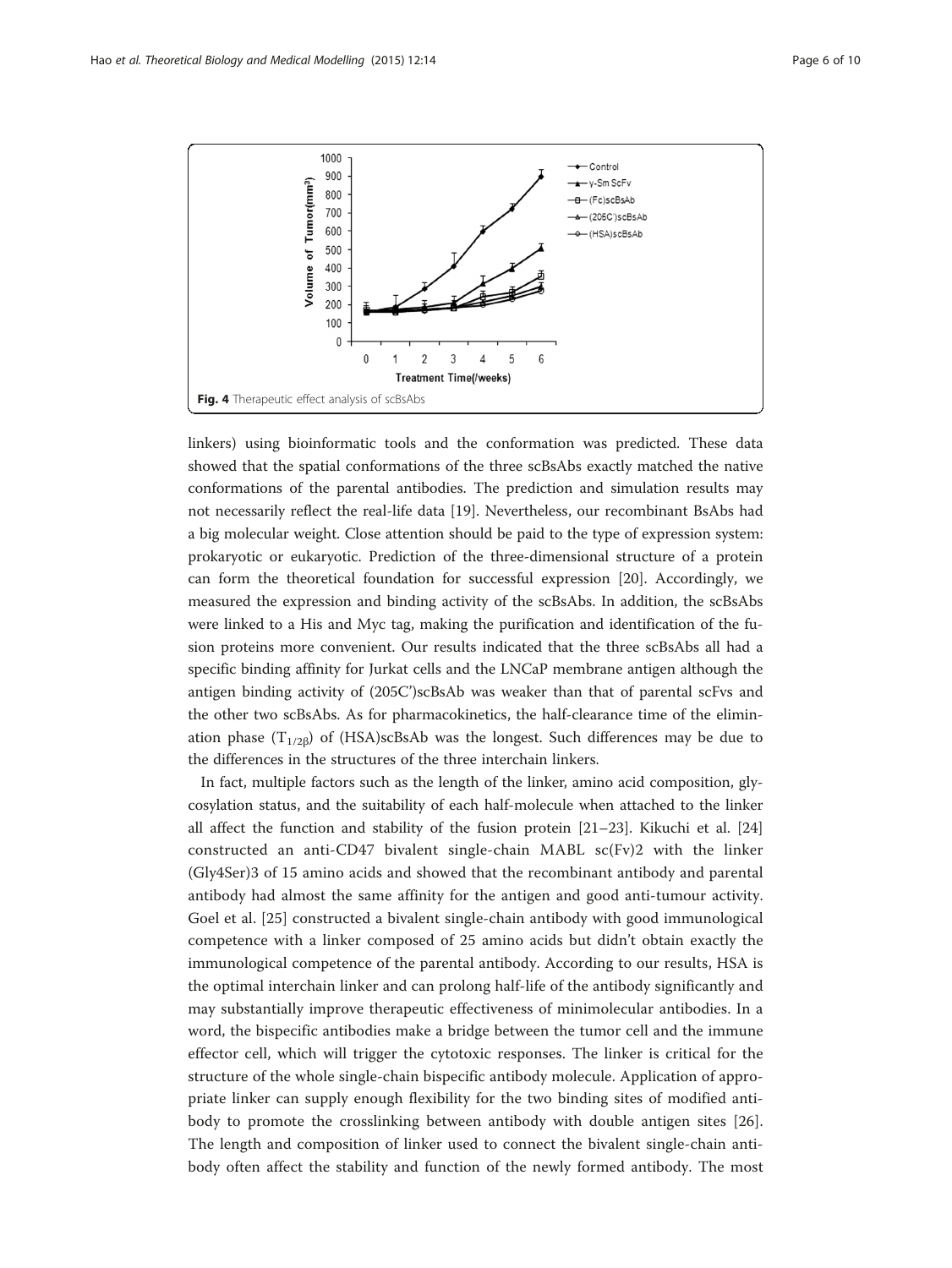common linkers contain a combination of glycine and serine residues to provide flexibility and protease resistance [\[27\]](#page-9-0). In addition, the middle linker mainly determines the distance between the two antigen-binding sites of the same specificity. Too short distances may preclude bivalent binding of the BsAb to the cell surface, although the probability of the antibody binding to the cell surface bivalently also depends on the antigen density and accessibility. The linker also influences the flexibility of the molecule, the possibility of acquiring the most suitable conformation for binding to the antigen [[28](#page-9-0)].

#### Conclusions

According to our study, HSA is the optimal linker for ananti-γ-Sm × anti-CD3 scBsAb; this linker improves the antigen binding activity of such antibodies and prolongs the retention time in comparison with the other linkers: Fc and 205C'. Composition of the interchain linker may affect the function of the scBsAb; therefore, rational selection and design of the linker are crucial for construction of an ideal engineered antibody.

#### Materials and methods

# Materials

The pUC18 and pSectag2B plasmids, restriction endonucleases, and DNA ligase were all purchased from TaKaRa Bio Inc. (Tokyo, Japan); plasmids pUC18-γ-Sm ScFv and pUC18-CD3 ScFv were constructed and stored in our laboratory. JM109 competent cells and HeLa cells were purchased from Tiangen Biotech Co., Ltd. (Beijing, China). The Lipofectamine2000 transfection kit was from Invitrogen Corporation (CA, USA). The ELISA kit was purchased from Shanghai Ding Biological Technology Co., Ltd. (Shanghai, China). Balb/c mice and nude mice were provided by the Animal Experimental Center of Zhengzhou University.

#### Design and synthesis of scBsAbs

The scBsAbs was designed on the basis of nucleotide sequences of anti-γ-Sm scvF [[29](#page-9-0)] and anti-CD3 scFv [\[30\]](#page-9-0). The intrachain peptide linkers of scFv consisted of the common linker:  $(Gly4Ser)_{3}$ . The interchain peptide linker between the two kinds of scFvs was Fc, 205C', or HSA. Restriction site HindIII and site EcoRI were introduced at one of the ends of the complete DNA sequence of the scBsAb. The designed gene sequences were synthesised by Shanghai Sangon Biotech Co., Ltd.

#### Prediction of spatial conformation

The Phyre 2 online software was used to construct three-dimensional models of (Fc)scBsAb, (205C')scBsAb, and (HSA)scBsAb. We analysed interchain linker sequences when combined with ten amino acid residues close to the opposite ends of the sequence. Differences in spatial conformation of scBsAbs were compared.

# Construction of a eukaryotic expression vector

The synthesised scBsAb gene fragments were cloned into the pUC18 plasmid for screening of successful positive clones. By sequencing, we found that the scBsAb gene fragments had been inserted into the pUC18 vector successfully, and the recombinant sequences pUC18-(Fc)scBsAb, pUC18-(205C')scBsAb, and pUC18-(HSA)scBsAb were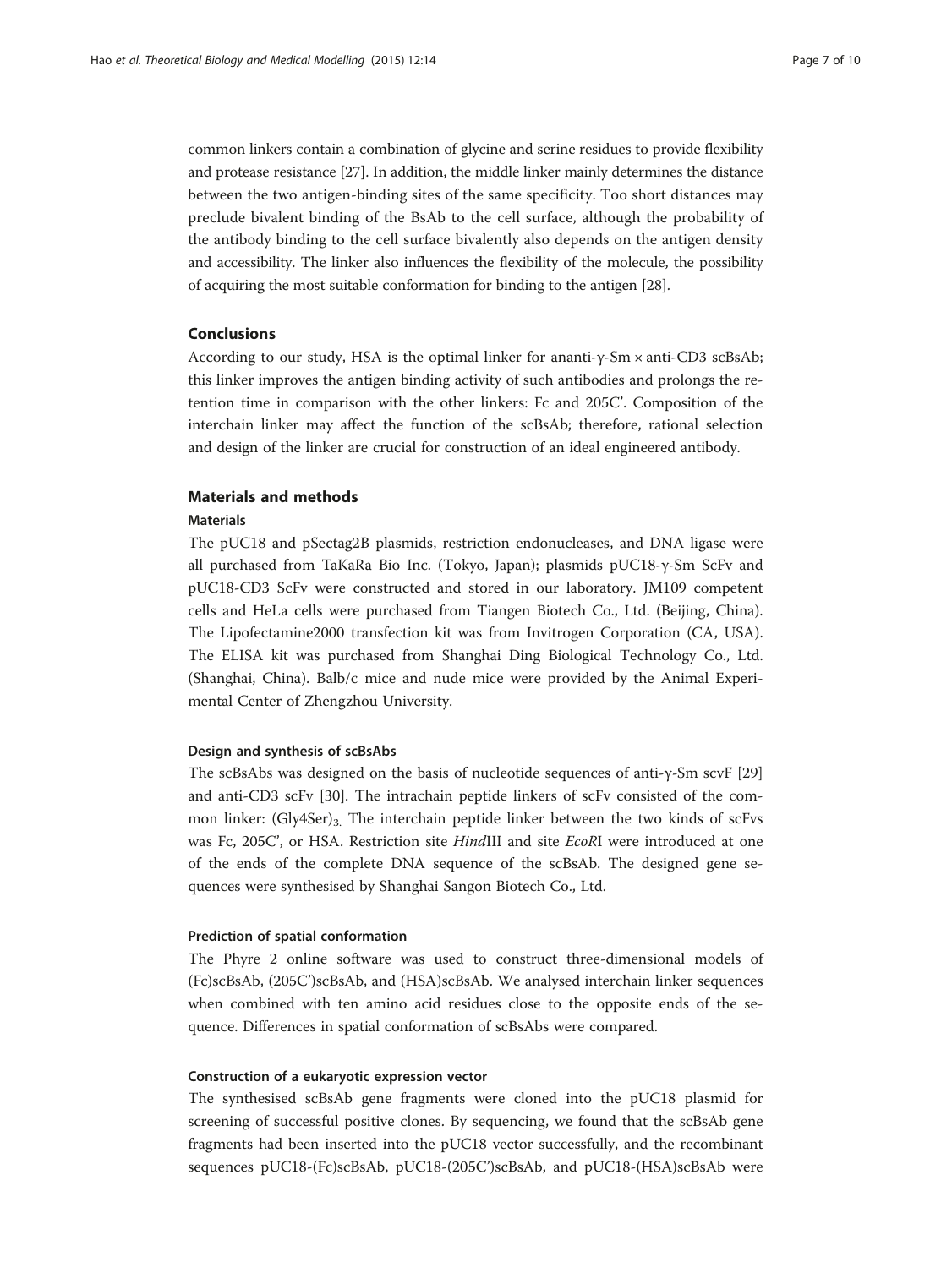successfully assembled. Enzymes HindIII and EcoRI were used to digest pUC18-(Fc/205C'/ HSA)scBsAb, pUC18-γ-Sm ScFv, and pUC18-CD3 ScFv. The purified scBsAb(Fc/205C'/ HSA) and scFv gene fragments were linked by means of T4 ligase with pSectag2B (secretory eukaryotic expression vector with a  $6 \times$  His and Myc tag at downstream polyclonal loci) digested by *HindIII* and *EcoRI*, which were introduced into JM109 competent cells. A positive clone was identified after screening and named pSectag2B-(Fc)scBsAb, pSectag2B- (205C')scBsAb, pSectag2B-(HSA) scBsAb, pSectag2B-γ-Sm ScFv, or pSectag2B-CD3 ScFv. Then the plasmids were isolated and prepared in sufficient quantities.

#### Cultivation of HeLa cells and plasmid transfection

Cryovials of HeLa cells were taken out of storage quickly and thawed in a shaking bath at 37 °C. Under aseptic conditions, a suspension of HeLa cells was transferred to a centrifuge tube. A 10-fold volume of the RPMI1640 culture medium was added, and the mixture was centrifugated at 350 g for 10 min. The cells were resuspended in the complete medium gently and then seeded in a 25-cm<sup>2</sup> culture flask. After cultivation at 37 °C and 5 %CO<sub>2</sub> with saturated humidity for 24 h, the medium was refreshed for further cultivation. When the HeLa cells attained 80 % confluence, they were subcultured1:3. On the day before transfection, the cells were harvested by trypsinisation. The cell concentration was adjusted, and the cells were seeded in a 12-well plate containing the culture medium without antibiotics at the density  $2.5 \times 10^5$  cells/well. We diluted 1.5 μL of Lipofectamine2000 to 20 μL with DMEM and then mixed it with 20 μL of a pSectag2B-scBsAb or pSectag2B-ScFv solution (1 μg/μL); the mixture was incubated for 5 min and then transfected into HeLa cells. Meanwhile, the pSectag2B plasmid without the antibody gene was transfected into a separate batch of HeLa cells, which served as a control. The medium was changed after 5-h transfection. After cultivation of the cells for 72 h in a  $CO<sub>2</sub>$  incubator at 37 °C, the culture medium was collected for isolation of the antibodies. The proteins were purified by Ni<sup>2+</sup>-NTA agarose, and 25-μL aliquots were used for SDS-PAGE analysis.

# Measurement of antigen binding activity of the scBsAbs by ELISA

Jurkat cells or the LNCaP membrane antigen at 50 μg/mL were used to coat an ELISA plate (incubation at 4 °C overnight). 1 % solution of BSA was used to block nonspecific antigens at 37 °C for 2 h, and then 100 μL of a solution of various antibodies (20 μg/mL) was added, with subsequent incubation at 37 °C for 2 h. After washes with TPBS and PBS (three times each), 100 μL of a mouse anti-human Myc antibody (1:2,000) was added, and the mixture was incubated at 37 °C for 1 h. After three washes each with TPBS and PBS, 100 μL of a horseradish peroxidase-conjugated goat anti-mouse IgG antibody (1:5,000) was added and incubated at 37 °C for 1 h, followed by three washes each with TPBS and PBS. Finally, 100 μL of the tetramethylbenzidine (TMB) substrate (1 mg/mL TMB, 0.1 mM sodium acetate pH6.0, and 0.006 % $H<sub>2</sub>O<sub>2</sub>$ ) was used for visualisation (incubation for 20 min). We added 50 μL of 1Msulphuric acid to each well to terminate the reaction. Absorbance at 450 nm was measured, with reference wavelength 630 nm.

#### An assay of blood pharmacokinetics

The iodogen method was used for radioiodination of the antibodies. Thirty Balb/c mice were randomly distributed into three groups. The mice in each group received an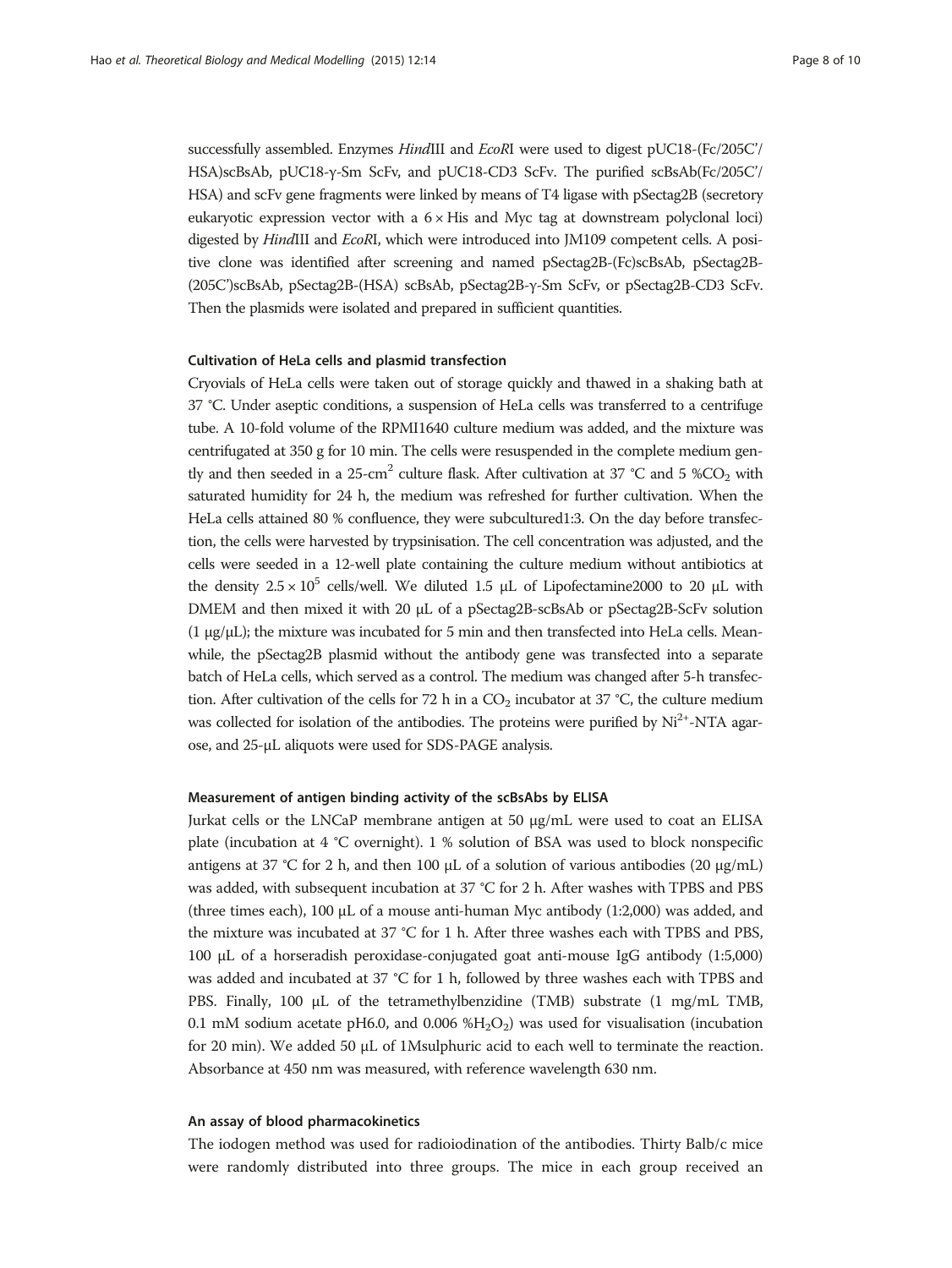<span id="page-8-0"></span>injection of 0.5 mL of<sup>125</sup>I-scBsAb through the caudal vein. Then, 10  $\mu$ L of blood was collected from the tail vein at the time points0, 5 min, 15 min, 30 min, and 24 h after the injection. After that, radioactivity counts were recorded, and blood clearance parameters were calculated.

## Preparation of effector cells and treatment with scBsAbs

Density gradient centrifugation was used to isolate peripheral blood mononuclear cells (PBMCs) from normal blood after heparinisation. PBMCs were precooled and resuspended in PBS, then centrifuged at 350 g for 10 min. With the supernatant discarded, the RPMI1640 culture medium containing 10 % foetal calf serum, 2 mM glutamine, 100U/mL penicillin, and 100 μg/mL streptomycin was added to resuspend the cells, and the cell suspension was then transferred to 250-mL cell culture flasks, placed in an incubator with 5 %  $CO<sub>2</sub>$  at 37 °C for 1-h incubation. Non-adherent cells were transferred into a new culture flask, with the culture medium changed and 150U/mL IL-2 added. After incubation at 37 °C for 3d, the culture medium was changed again and the concentration of IL-2 was adjusted to  $10^5$ U/mL. Later, the culture medium was changed every three days, and the effector cells were obtained after constant cultivation for eight weeks.

First, five healthy nude mice received an injection (200 μg) of one of the antibodies (each mouse per antibody) and  $10<sup>7</sup>$  effector cells, for analysis of adverse effects of each kind of antibody and effector cells. Fifty nude mice were subdivided into five groups randomly (10 per group): the (Fc)scBsAb group, (205C')scBsAb group, (HSA)scBsAb group, γ-Sm ScFv group, and the Control group. Nude mice in each group received ventral subcutaneous injection of  $10^7$  LNCaP cells. When gross tumour volume was  $\sim$ 100 mm<sup>3</sup>, the treatment plan for each group started along with monitoring. Mice in the Control group received only the intravenous injection of  $10<sup>7</sup>$  effector cells, and those in the treatment group received an intravenous injection of  $10^7$ effector cells and 200 µg of one of the antibodies. The volume of the tumour was measured once a week. The formula for calculation of the tumour volume was length  $\times$  width<sup>2</sup>  $\times$  0.52. After six weeks, the nude mice were killed by  $CO<sub>2</sub>$  asphyxiation.

#### Competing interests

The authors declare that they have no competing interests.

#### Authors' contributions

XPZ conceived and designed the research. QHH, CHH, ZJS and JTH performed the experiments. NZ participated in the bioinformatics analysis. QHH and ZJS performed data analysis. QHH and XPZ drafted the manuscript. All authors have read and approved the final manuscript.

#### Acknowledgements

This research was supported by the Key Scientific and Technological Project of Henan Province (No.132102310513) and the Scientific and Technological Research Key Project Fund of the Education Department of Henan Province (No.14A320083).

#### Author details

<sup>1</sup>Department of Urology, Zhengzhou People's Hospital, No.33 Huanghe Road, Jinshui District, Zhengzhou 450003, People's Republic of China. <sup>2</sup>Department of Urology, The First Affiliated Hospital of Zhengzhou University, No.1 East Jianshe Road, Erqi District, Zhengzhou 450052, People's Republic of China.

Received: 28 January 2015 Accepted: 14 July 2015 Published online: 06 August 2015

#### References

1. Jemal A, Siegel R, Xu J, Ward E. Cancer statistics, 2010. CA Cancer J Clin. 2010;60(5):277–300.